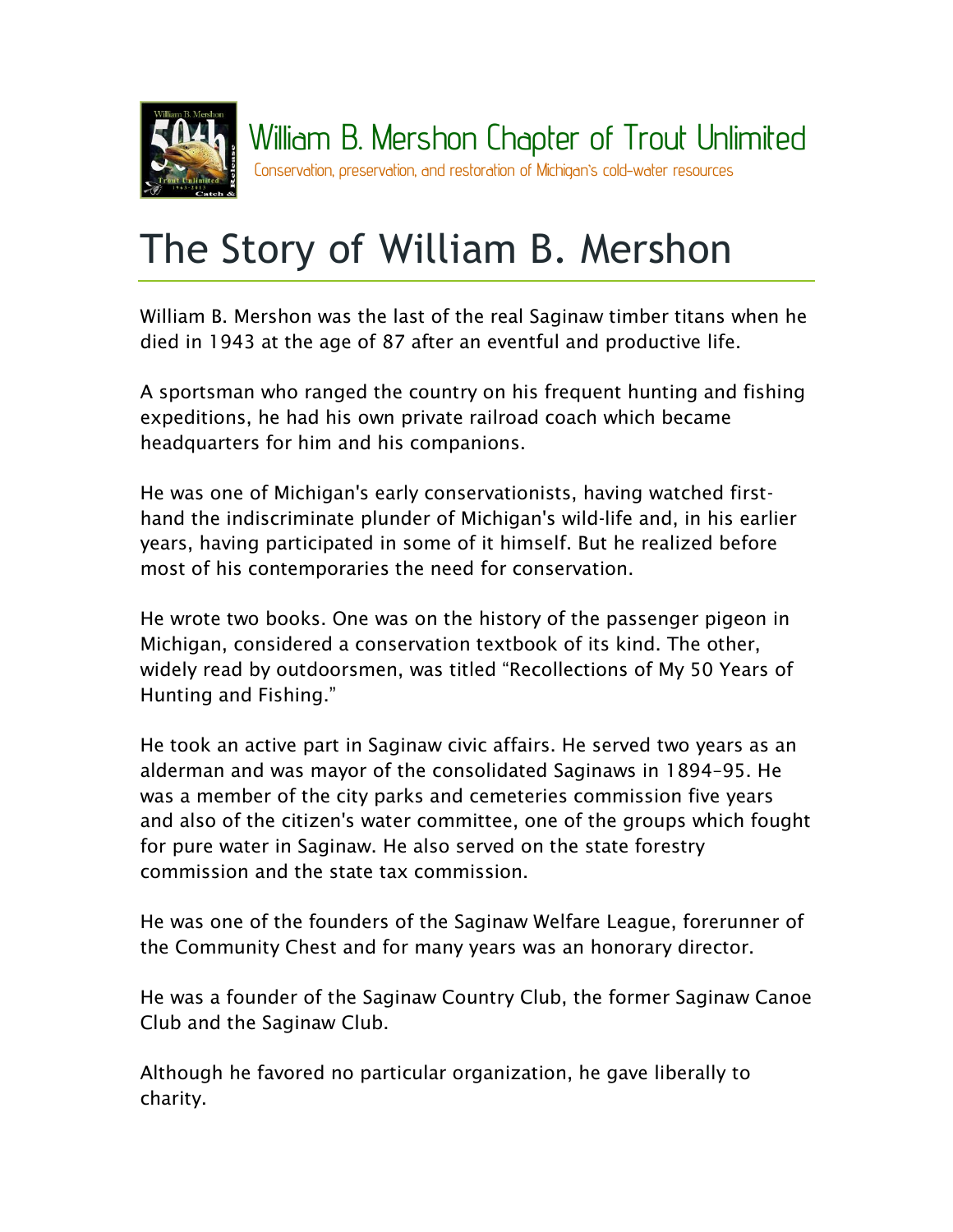One of the favorite projects of his later years was the impressive Lumbermen's Memorial which graces a high bank on a bend in the Au Sable River in the Tawas area. The idea was his. He spent many hours in handling the details and accomplishing his plan for a monument typical of the lumbering industry in Michigan.

Scion of one of early Saginaw's most prominent and influential families, Mershon was born in 1856, eldest son of Augustus Hull Mershon. His grandfather, E. J. Mershon, came to Saginaw from Rochester, N.Y. In company with Jesse Hoyt, E. J. Mershon built the first planing mill in the Saginaw Valley. It was in East Saginaw on what now is S. Franklin Street.

William B. Mershon graduated from Saginaw High School, then went into the family lumber business at 17. After the business was transferred to the west side of the Saginaw River, near Carrollton, young Mershon added a salt block to the mill, which became the nation's largest manufacturer of knock-down wooden boxes.

In 1900, when the lumber industry was gasping its last in the Saginaw region, he became interested in lumbering elsewhere. He operated in timber in the Upper Peninsula, Arizona and Idaho.

While in business in Arizona, he became associated with the copper mining industry and became a director of Calumet & Arizona Copper Co., which later merged with Phelps Dodge Corp. For years he was a director of the profitable Phelps Dodge concern.

For more than half a century, Mershon's stately mansion on the northwest corner of Houghton and Michigan was a Saginaw showplace typifying the grace and grandeur of its era. Mershon built it in 1889. The property took in eight square blocks. The home was razed several years ago to provide more parking for St. Luke's Hospital, which also occupies what used to be part of the Mershon grounds.

The three-story Mershon home had 15 rooms and five fire-places. It was built of the finest lumber and other materials available. Its beautiful oak, maple and cork pine came from Saginaw County woodlands. Mershon personally selected it.